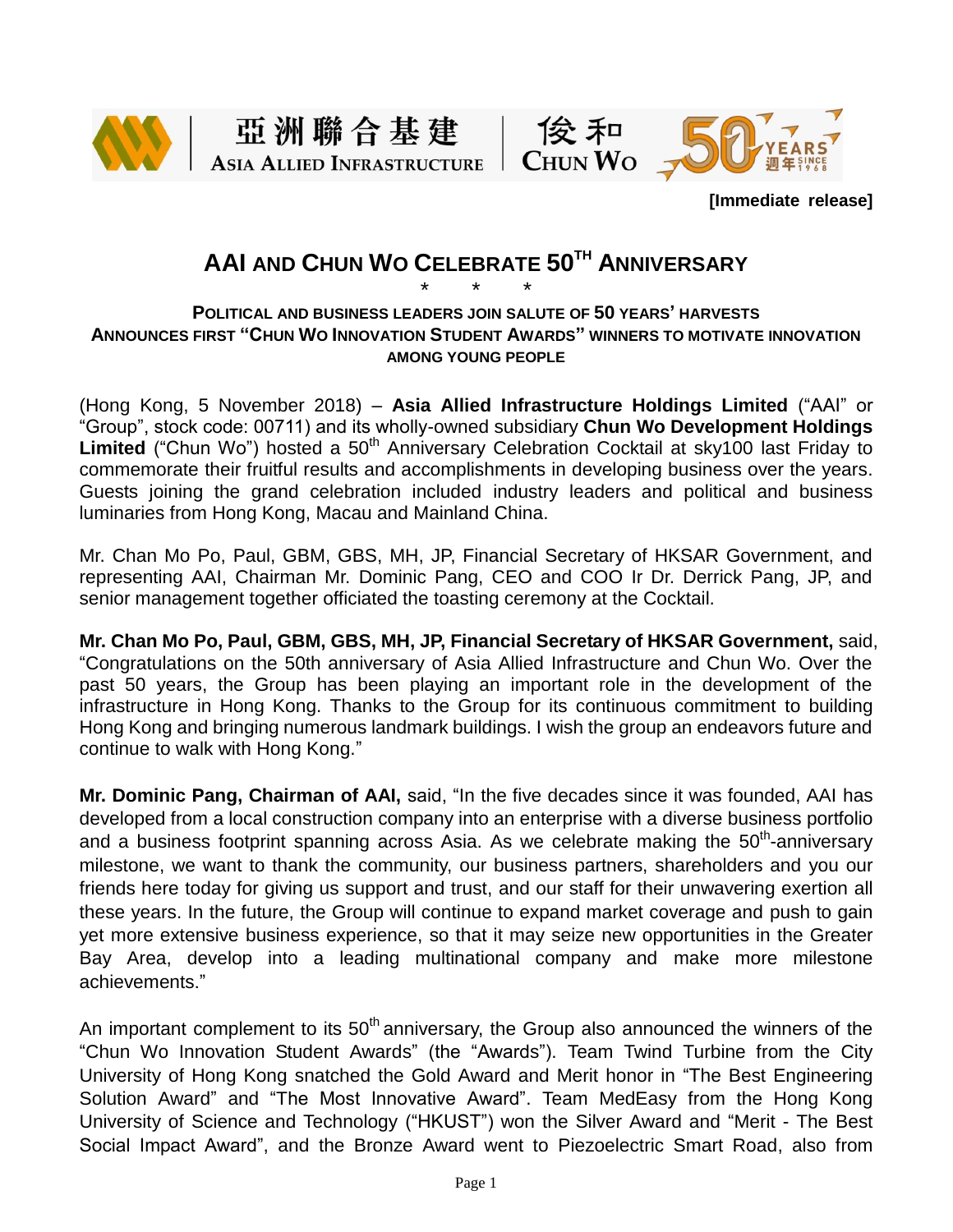## *AAI AND CHUN WO CELEBRATE 50TH ANNIVERSARY POLITICAL AND BUSINESS LEADERS JOIN SALUTE OF 50 YEARS' HARVESTS ANNOUNCES FIRST "CHUN WO INNOVATION STUDENT AWARDS" WINNERS TO MOTIVATE INNOVATION AMONG YOUNG PEOPLE 5 November 2018* HKUST.

The Awards aims to encourage young people to come up with innovative engineering solutions that can help developing countries tackle sustainable development issues. Mr. Chan Mo Po, Paul, GBM, GBS, MH, JP, Financial Secretary of HKSAR Government, who presented the awards to the winners, encouraged students to make use of innovative thinking and creativity to come up with innovative engineering solutions to make the world a better place. Winner of the Gold Award received a cash prize of HK\$100,000. That plus the cash prizes for winners of the Silver and Bronze and Merit honors totaled up to HK\$200,000. Chun Wo will also provide the Gold Award winning team resources and technical assistance for a year to help it turn its idea into reality.

**Ir Dr. Derrick Pang, JP, Chief Executive Officer and Chief Operating Officer of AAI**, said, "The Group has advanced shoulder-to-shoulder with Hong Kong in the past five decades. We are very proud to have participated in infrastructure projects and seen Hong Kong transforming from an industrial city in the 1970s into an international metropolis today. The Group, while developing business, is also devoted to fulfilling its corporate social responsibility, as it firmly believes nurturing more talent is vital for the long-term development of a society. Hence, we hope to through the 'Chun Wo Student Innovation Awards' spur innovative ideas in young minds that they may come up with solutions that can bring cities closer together and help promote sustainable urban development."

*- End -*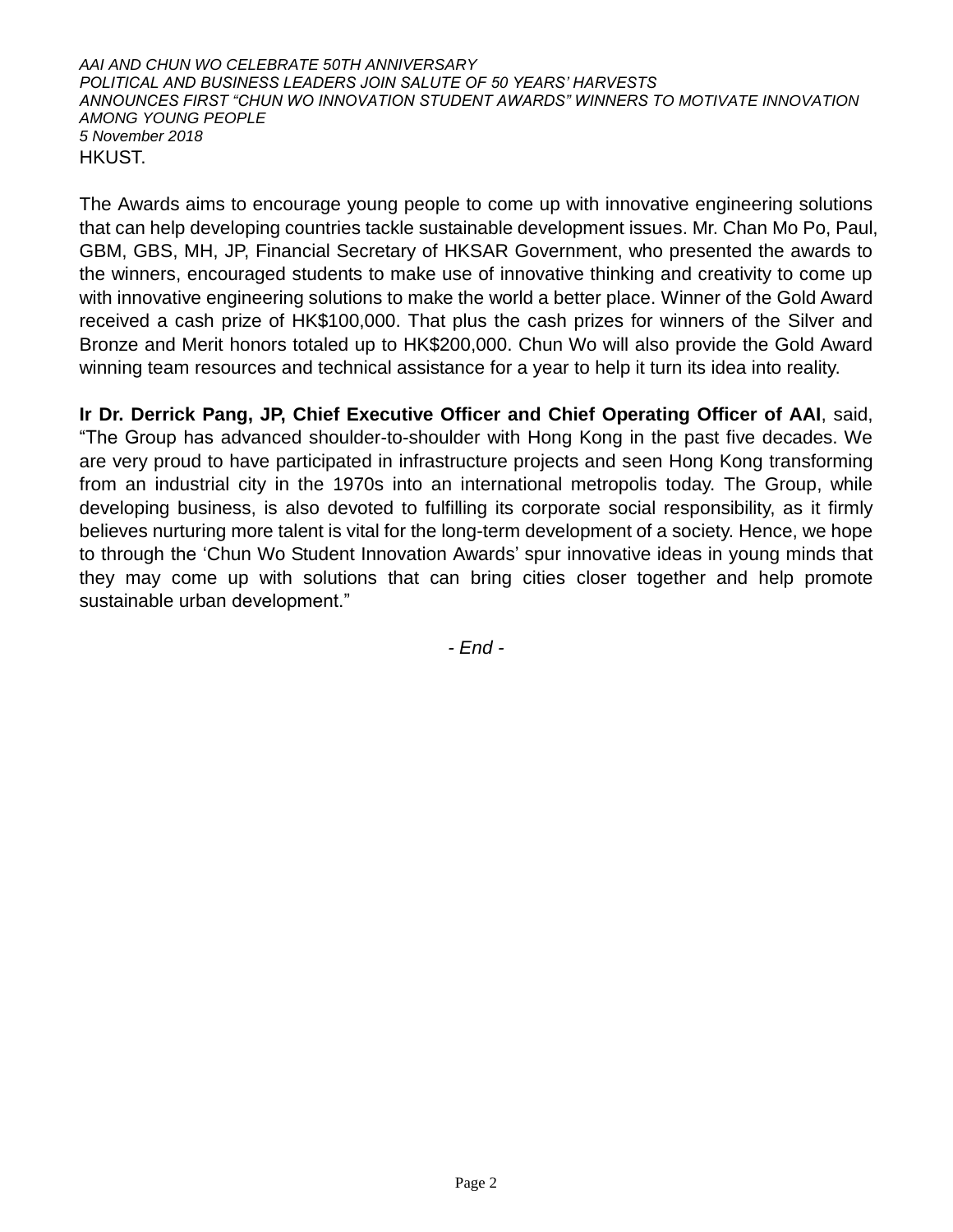*AAI AND CHUN WO CELEBRATE 50TH ANNIVERSARY POLITICAL AND BUSINESS LEADERS JOIN SALUTE OF 50 YEARS' HARVESTS ANNOUNCES FIRST "CHUN WO INNOVATION STUDENT AWARDS" WINNERS TO MOTIVATE INNOVATION AMONG YOUNG PEOPLE 5 November 2018*

# Photo caption





Officiating guests of the toasting ceremony at the  $50<sup>th</sup>$  anniversary celebration banquet of AAI and Chun Wo (from left to right)

| Executive Director of Asia Allied Infrastructure                                  | Madam Han Li                    |
|-----------------------------------------------------------------------------------|---------------------------------|
| Deputy Chairman of Asia Allied Infrastructure                                     | Mr. Jerry Xu                    |
| Chairman of Asia Allied Infrastructure                                            | Mr. Dominic Pang                |
| <b>Financial Secretary of HKSAR Government</b>                                    | Mr. Chan Mo Po, Paul, GBM, GBS, |
|                                                                                   | MH, JP,                         |
| Executive Director of Asia Allied Infrastructure                                  | Madam Li Wai Hang, Christina    |
| Chief Executive Officer and Chief Operating Officer of   Ir Dr. Derrick Pang, JP, |                                 |
| Asia Allied Infrastructure                                                        |                                 |
| Chief Financial Officer of Asia Allied Infrastructure                             | Mr. Martin Shea                 |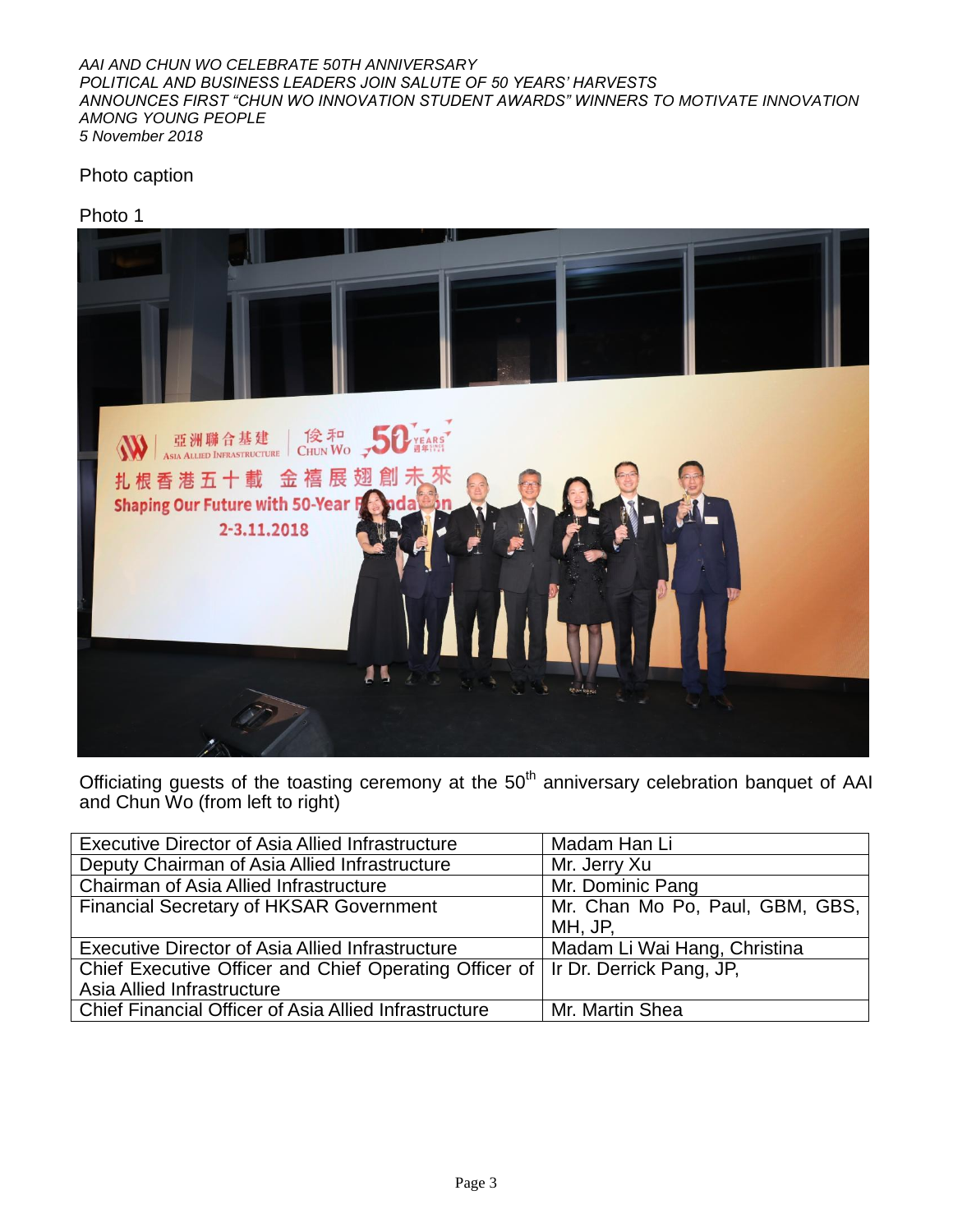#### *AAI AND CHUN WO CELEBRATE 50TH ANNIVERSARY POLITICAL AND BUSINESS LEADERS JOIN SALUTE OF 50 YEARS' HARVESTS ANNOUNCES FIRST "CHUN WO INNOVATION STUDENT AWARDS" WINNERS TO MOTIVATE INNOVATION AMONG YOUNG PEOPLE 5 November 2018*

Photo 2



Mr. Chan Mo Po, Paul, GBM, GBS, MH, JP, Financial Secretary of HKSAR Government, presents awards to winners of the first Chun Wo Student Innovation Awards, including team Twind Turbine from the City University of Hong Kong, which won the Gold Award and "Merit – The Best Engineering Solution Award" and "Merit – The Most Innovative Award"; Team MedEasy from the Hong Kong University of Science and Technology won the Silver Award and "Merit – The Best Social Impact Award", and the Bronze Award went to Piezoelectric Smart Road, also from HKUST.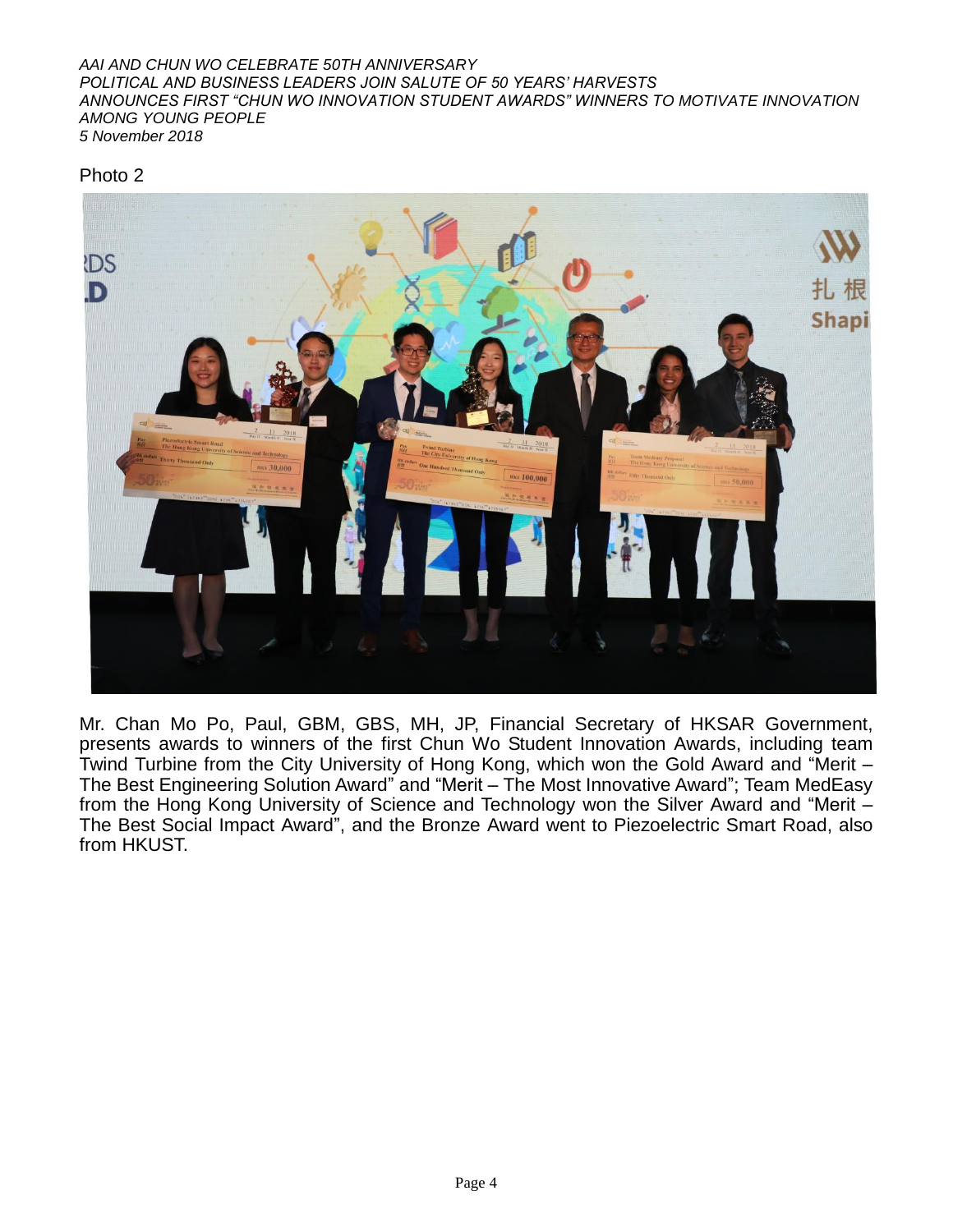*AAI AND CHUN WO CELEBRATE 50TH ANNIVERSARY POLITICAL AND BUSINESS LEADERS JOIN SALUTE OF 50 YEARS' HARVESTS ANNOUNCES FIRST "CHUN WO INNOVATION STUDENT AWARDS" WINNERS TO MOTIVATE INNOVATION AMONG YOUNG PEOPLE 5 November 2018*

## **Asia Allied Infrastructure Holdings Limited (stock code: 00711.HK)**

Asia Allied Infrastructure Holdings Limited ("**Asia Allied Infrastructure**") is listed on the Main Board of the Hong Kong Stock Exchange under stock code 00711. It is engaged in various businesses including construction engineering and management, property development and assets leasing, security services and property management. With Hong Kong as its business development base, **Asia Allied Infrastructure** is also exploring development opportunities with Asia as the main focus, as well as in overseas markets. Its subsidiary "Chun Wo" is a renowned construction contractor and property developer in Hong Kong, which enables **Asia Allied Infrastructure** to capitalise on that company's solid construction experience and professional capabilities to seize the opportunities for infrastructure development in countries along the area of the "Greater Bay Area", and, ultimately, to increase overall profitability and create higher investment value.

#### **Chun Wo Development Holdings Limited**

Chun Wo Development Holdings Limited ("Chun Wo") was founded in 1968 and is a key subsidiary of Asia Allied Infrastructure Holdings Limited (stock code: 00711.HK). The Company is principally engaged in the core construction and property development businesses with the professional capability to undertake large integrated construction projects. Recent examples of large infrastructure projects in Hong Kong within which the Company has undertaken works include the Central-Wan Chai Bypass, Liantang/Heung Yuen Wai Boundary Infrastructure, the Hong Kong-Zhuhai-Macao Bridge Passenger Clearance Building, the Guangzhou-Shenzhen-Hong Kong Express Rail Link (Hong Kong Section) and the MTR Shatin to Central Link. With deep roots in Hong Kong for nearly 50 years, Chun Wo has accumulated extensive experience and a strong position in the construction sector enabling it to expand business to countries along the Southeast Asia. Examples of such expansion are the acquisition of a construction and engineering consultancy in Singapore and the aqueduct design and construction projects undertaken in the Philippines during recent years.

#### **Chun Wo Innovation Student Awards**

"Chun Wo Innovation Student Awards" aims to encourage students to come up with innovative engineering solutions to help developing countries tackle sustainable development issues. The Awards is in its first year commemorative of the 50th anniversary of Chun Wo. Teams are required to address a sustainable development issue in a developing country according to the 17 sustainable development goals that United Nations has entered into force on 1 January 2016. The Awards has attracted near 30 teams to participate. There will be three winners – Gold, Silver and Bronze - and three merit awards to acknowledge outstanding ideas, and the Gold Award winner will receive a cash prize of HK\$100,000. The cash prizes of the Gold, Silver, Bronze and three merit awards totaled up to HK\$200,000. Chun Wo will provide one-year resources and technical assistance to the winning team of Gold Award to execute their ideas. For details, please visit: [www.cwisa.com](http://www.cwisa.com/)

## **For press enquiries:**

#### **Strategic Financial Relations Limited**

Mandy Go (852) 2864 4812/ (852) 9095 3772 [mandy.go@sprg.com.hk](mailto:mandy.go@sprg.com.hk) Carven Tsui (852) 2864 4859/ (852) 6656 1911 [carvensm.tsui@sprg.com.hk](mailto:carvensm.tsui@sprg.com.hk) Wilson Ngan (852) 2114 4318/ (852) 6768 9297 [wilson.ngan@sprg.com.hk](mailto:wilson.ngan@sprg.com.hk)